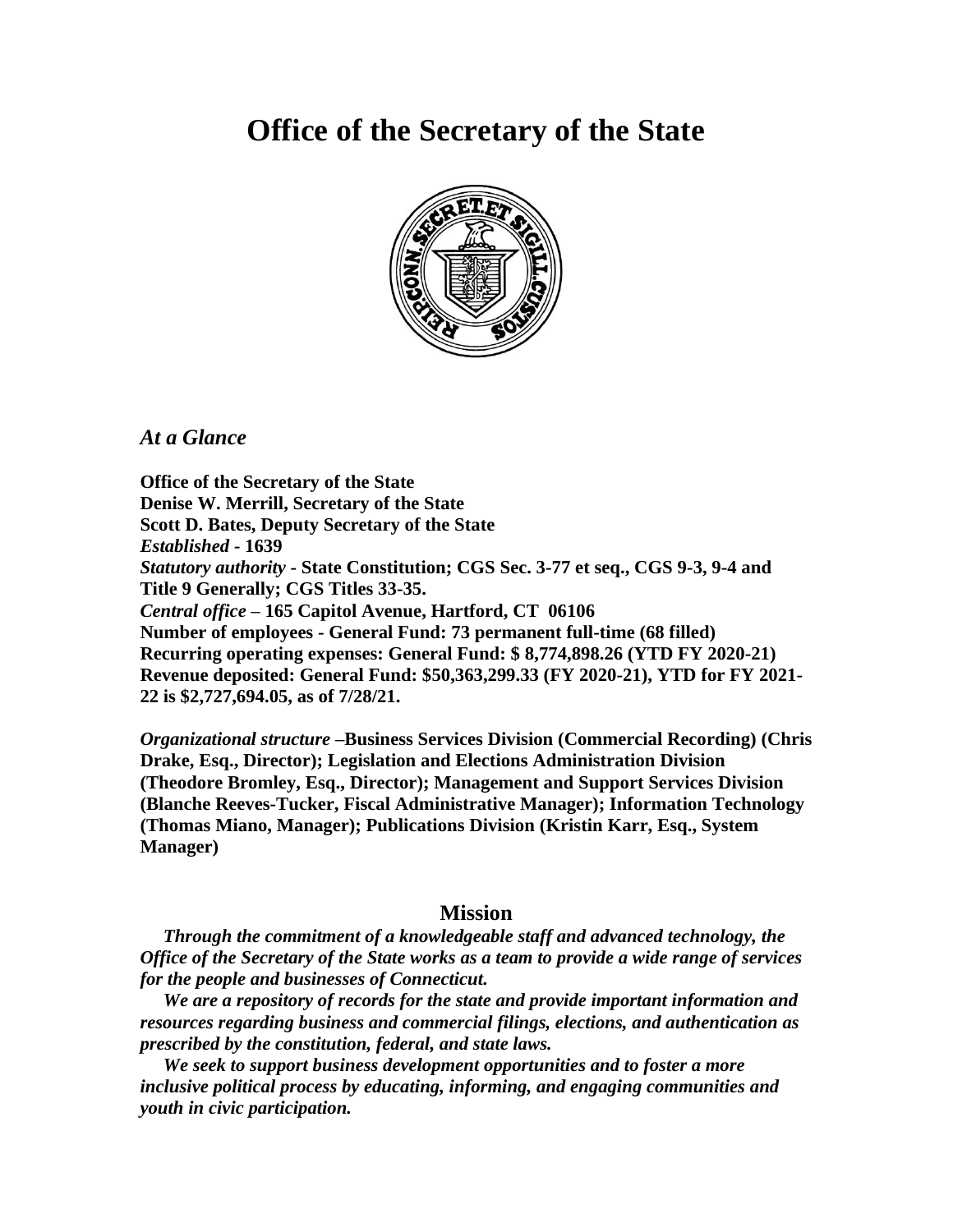*Our vision is to be the leader in providing prompt quality service, increasing access to information, and promoting participation in the democratic process***.**

## **Statutory Responsibility**

 The Secretary of the State is designated by the Constitution and General Statutes of Connecticut as the official keeper of a wide array of public records and documents. The office is a vital source of information regarding various businesses, commercial lenders, elections, legislation, regulations, and other areas, and responds to more than 600,000 requests for information annually. It also publishes, distributes, and sells the State Register and Manual and other publications.

 Connecticut law makes the Secretary of the State responsible for the administration of many aspects of business law including the approval of all certificates of incorporation, organization and dissolution, as well as annual and biennial reports. Trademarks are registered here as well.

As Commissioner of Elections for the State of Connecticut, the Secretary is charged to administer, interpret, and implement election laws and ensure fair and impartial elections. Under the terms of the National Voter Registration Act of 1993 and the Help America Vote Act of 2002, the Secretary has the same responsibility for federal elections.

#### **Affirmative Action**

The Secretary of the State's Office is an affirmative action employer and is committed to an aggressive and comprehensive Affirmative Action plan. This policy applies to all current and prospective employees without regard to race, color, religious creed, age, sex, pregnancy, sexual orientation, gender identity or expression, marital status, national origin, ancestry, intellectual disability, genetic information, learning disability, physical disability, (including, but not limited to, blindness) mental disability (past/present history thereof), military or veteran status, or criminal record, unless the provisions of Sec. 46a-80 (b) or Sec. 46a-81 (b) of the Connecticut General Statutes apply or a bona fide occupational qualification exists that excludes a protected group. The Office also recognizes that sexual harassment is a form of sex discrimination. Therefore, unwelcome sexual advances, requests for sexual favors, and other verbal or physical conduct which is used as conditions of employment decisions or which operates to create an intimidating, hostile or offensive working environment will not be tolerated. These policies are pursuant to all applicable Federal and State constitutional provisions, laws, regulations, guidelines and executive orders. It is the intention of this Office to adhere to both the letter and the spirit of these laws and regulations, which, in addition to guaranteeing equal employment opportunity, require that special affirmative action be taken by SOTS to overcome the effects of past discrimination.

### **Public Service**

The office serves the public through five divisions:

• *Business Services Division (BSD)* files and maintains legally required records showing the formation of and fundamental changes to corporations, limited liability companies, limited liability partnerships, limited partnerships, and other business entities. The BSD disseminates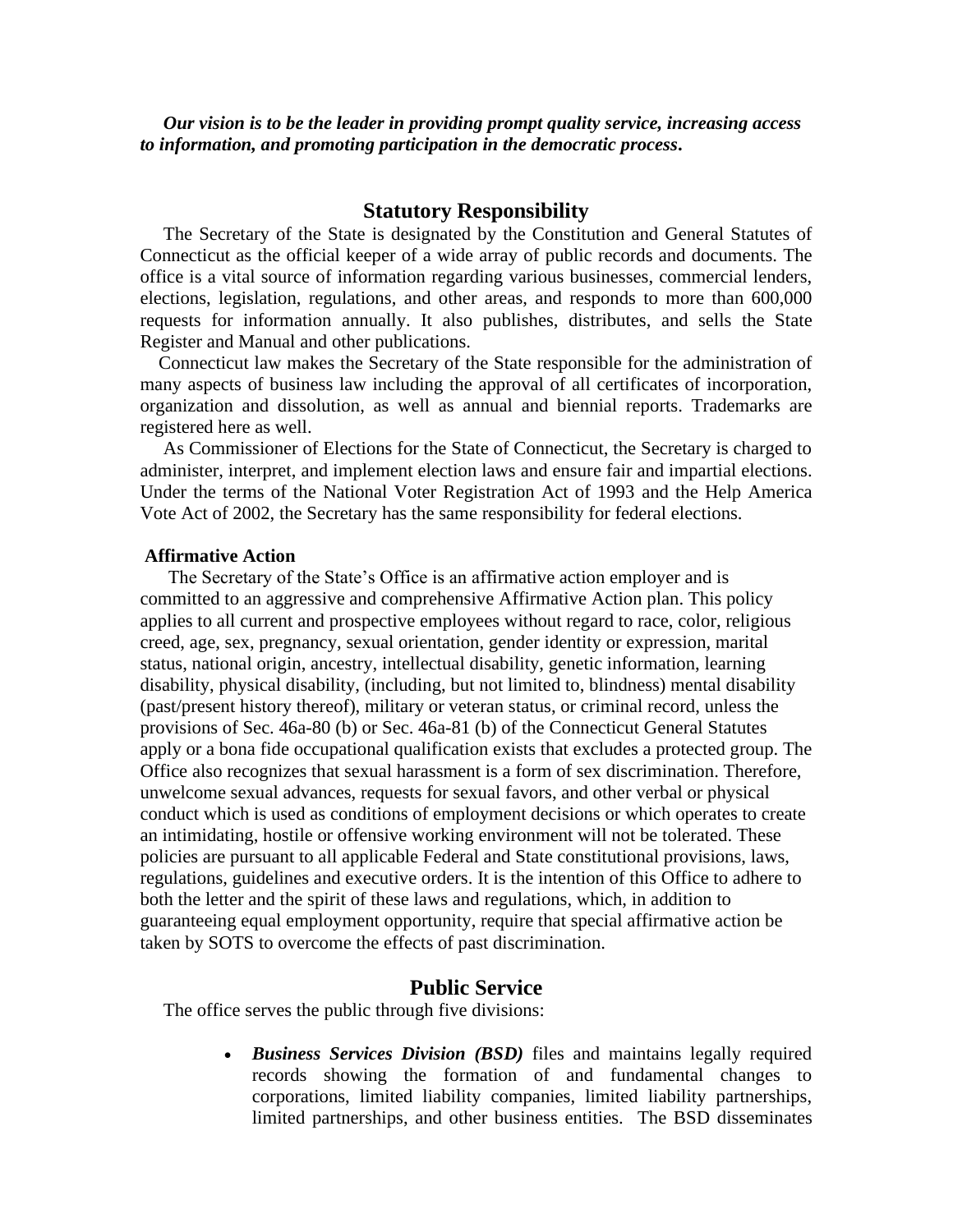that information to the general public and the business, banking, and legal communities. Transactions relevant to security interests in personal property are perfected by filing statements under the Uniform Commercial Code statutes with the Research and Response unit. These filings protect the holder of the security interest by securing the lien and providing public notice that such interest exists. Trade, service, collective, certification, and device marks are granted registration and the Division investigates and collects fees and penalties from foreign corporations doing business in Connecticut without authority. BSD offers real time access to corporate and UCC (Uniform Commercial Code) documents via the Internet. Anyone who has access to the Internet can go to the Secretary of the State's website and then to BSD's database called "CONCORD." The public may obtain names and addresses of corporate officers and directors, business addresses, and a listing of all filings made for that business. Most filings can be completed online, and the Secretary introduced online filing of business formation documents. Our Public Service Area is open for customers from 8:30 a.m. - 4:00 p.m. The division is responsible for administering the Address Confidentiality Program (ACP), which provides services to victims of crime. The Division also administers Connecticut's notary public program.

• *Legislation and Elections Administration Division (LEAD)* administers, interprets, and implements all state and federal laws pertaining to elections, primaries, nominating procedures, and the exercise of voting rights. The Division encourages and monitors the implementation of the federal National Voter Registration Act (motor voter), the Help America Vote Act, and other voter registration and election administration laws in Connecticut. In conjunction with local town clerks and registrars of voters, the division provides training for local elected officials. The Division, working with local officials, has put into operation a statewidecomputerized voter registry system, which complies with the Help America Vote Act. More recently, the Division has launched online voter registration, Election Day Registration, begun to implement automatic voter registration and improved compliance with the motor voter law through the Department of Motor Vehicles.

Additionally, the Division is the official keeper of all acts, orders, grants, and resolutions of the General Assembly, receives and maintains legislation and a wide range of other public documents as required by statute, and updates information on state, local, and federal government on a weekly basis. The Division administers a state-wide, online calendar of public meetings held by state agencies that includes access to agendas and minutes.

• *Information Technology* is responsible for the administration, support, development, and maintenance of all computer systems and related applications within the agency. It also provides support to the Centralized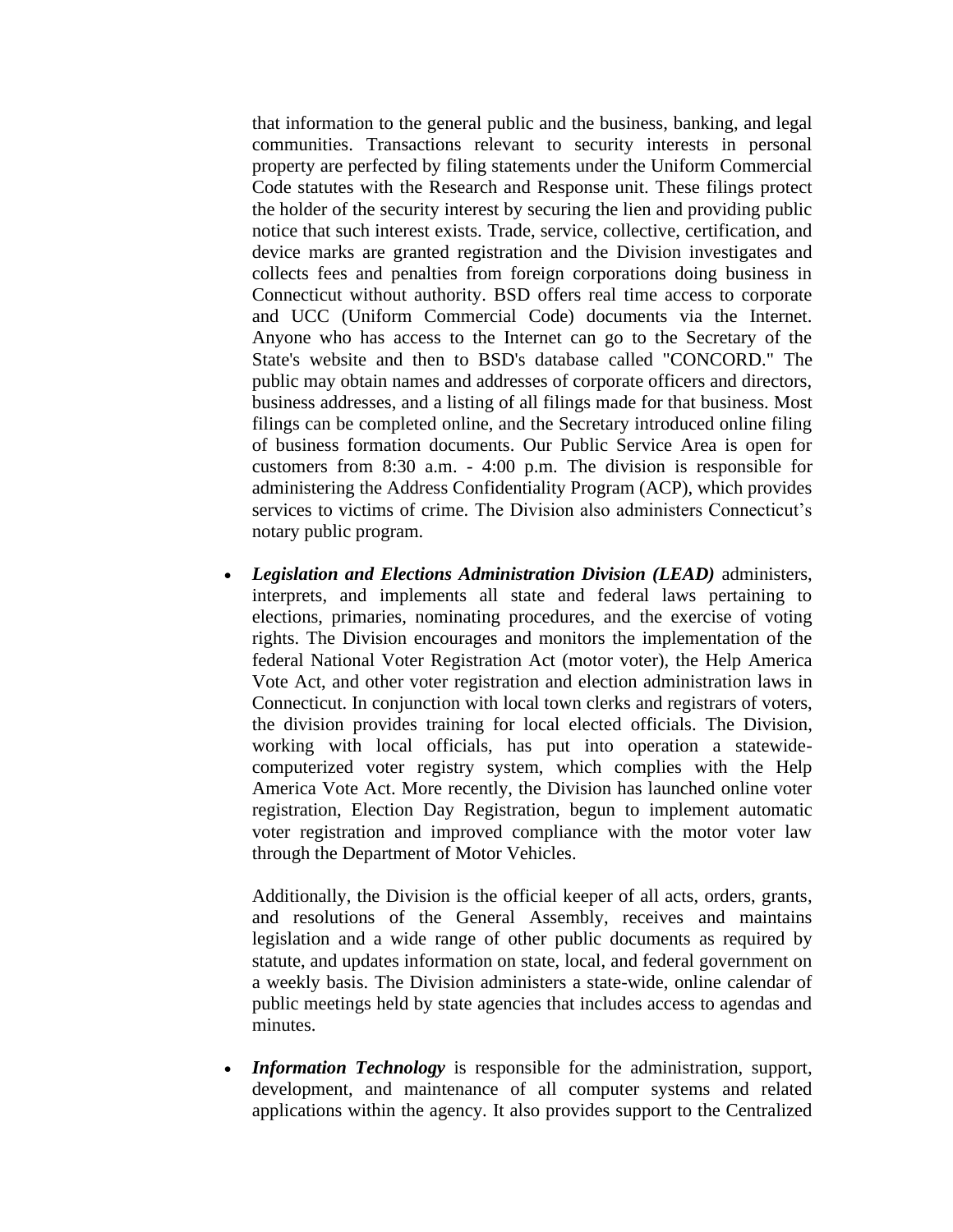Voter Registration System, the Election Management System, CONCORD (Connecticut Online Commercial Recording Database), the agency website, and all E-Government initiatives within the agency. Within the Secretary's office, Information Technology also has the primary responsibility for ensuring the cybersecurity of the agency, as well as coordinating the agency's cybersecurity efforts with other agencies.

- *Management and Support Services* supports the office in the areas of human resources, affirmative action, fiscal administration, business, revenue depositing, purchasing, data processing, and other support services. It also serves as the sales agent and distributor of the *Connecticut State Register and Manual*.
- *Publications Division* administers eRegulations, the online platform for the promulgation and publication of the Regulations of Connecticut State Agencies. All aspects of the system are electronic, including notice, drafting, and final publication. It also publishes the Connecticut State Register and Manual (the "Blue Book") and other agency publications, including online publications.

 In addition, the Office of the Secretary of the State administers a wide range of programs and services for Connecticut's voters, citizens, and businesses. These include:

- **Civic Health Initiatives** The Secretary of the State's civic health initiatives are designed to foster civic participation, increase interest in civic institutions, and supplement civic educations initiatives for Connecticut's students. These initiatives include the Red, White, and Blue Schools program, the Civic Ambassadors program, work with the Connecticut Kid Governor, and various other programs, many undertaken in conjunction with the state Department of Education.
- **The Address Confidentiality Program (ACP***)* The ACP program became effective on January 1, 2004. Program participants are residents of the State of Connecticut who have recently relocated because of abuse and whose new location is unknown to their abuser and undocumented in government records. The goal of the ACP is to help survivors of certain crimes (family violence, sexual assault, injury or risk of injury to a minor, or stalking) keep their new address confidential. The Address Confidentiality Program offers its participants two services, each of which helps keep the survivor's new location private. One component is the participant's use of an ACP substitute mailing address. The ACP provides cost-free mail forwarding services. The Office of the Secretary of the State serves as each program participant's legal agent for service of process and receipt of first class mail. The second component of the program prevents public access to a participant's actual address on government records including voter registry lists and keeps marriage records confidential.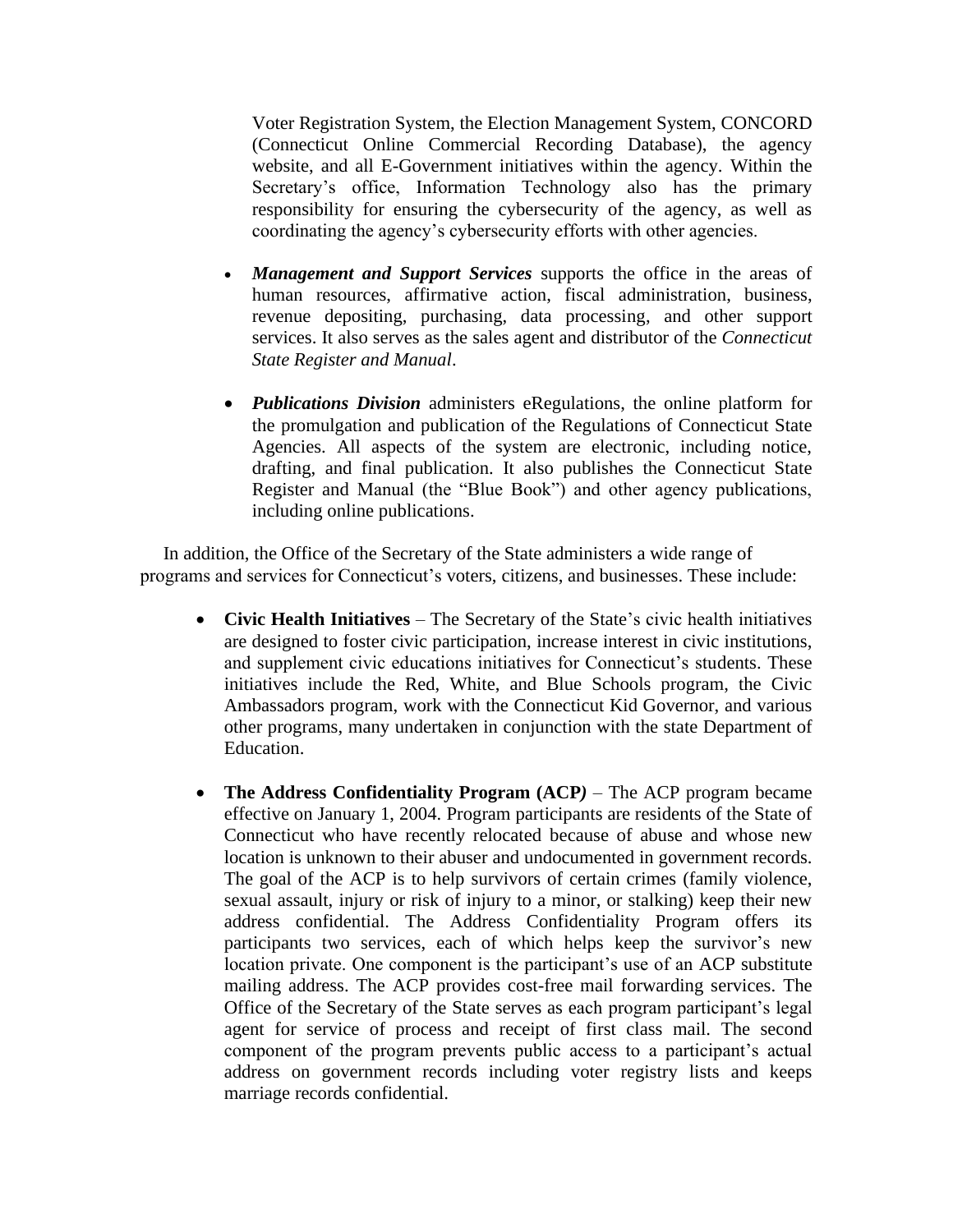- **Business Initiatives –** The Secretary of the State's business initiatives include partnering with other economic development efforts to promote events, webinars, and activities to foster business growth. Specifically, the agency works with the U.S. Department of Commerce, the U.S. General Services Administration, and affiliates of the Small Business Development Center and Small Business Administration. Topics covered include export opportunities, federal and state contracting, and other initiatives. The Secretary of the State communicates directly via email with hundreds of thousands of businesses registered at the Secretary of the State's office to inform them of these helpful events which can lead to increased revenue, higher profits, and new jobs created.
- **Records Management -** The Records and Archiving Unit supports the Secretary's constitutional duty to "have the safe keeping and custody of the public records and documents" by providing records management, archives, and library services to the Office of the Secretary of the State. It also serves as the office's liaison to the Public Records Administrator, as required by law. It maintains the Office library, administers on and off-site storage of, and access to, the wide variety of records filed with and generated by the Office, researches, prepares, and implements record retention schedules for the Office, creates microfilm and digital copies of records, responds to hundreds of annual staff and public reference requests, and creates indexes and guides to Office record series to facilitate staff and public access to information. In addition, the Unit provides indexing, access, and preservation services for the original bills, acts, and resolutions of the General Assembly, state agency regulations, and various special documents filed with the Office by state law.

# **Improvements/Achievements 2020-21**

• **Automatic Voter Registration** – In 2016, the Secretary entered into a Memorandum of Understanding (MOU) with the DMV that set out a framework for implementing Automatic Voter Registration (AVR) over a two-year period, beginning in the short term with semi-automated system that would dovetail with the existing online voter registration system launched by the Secretary in 2014. The first stage of the automated voter registration system was launched at the Department of Motor Vehicles (DMV) on August 8, 2016. In the first two years of the system, more than 315,000 new voters registered through AVR at the DMV. Bonding for the hardware necessary for the full implementation was approved in February 2018, and the full rollout was completed in early 2020. In the 2021 legislative session, the legislature codified AVR at the DMV and tasked the Secretary with studying and eventually rolling out AVR to other state agencies as appropriate.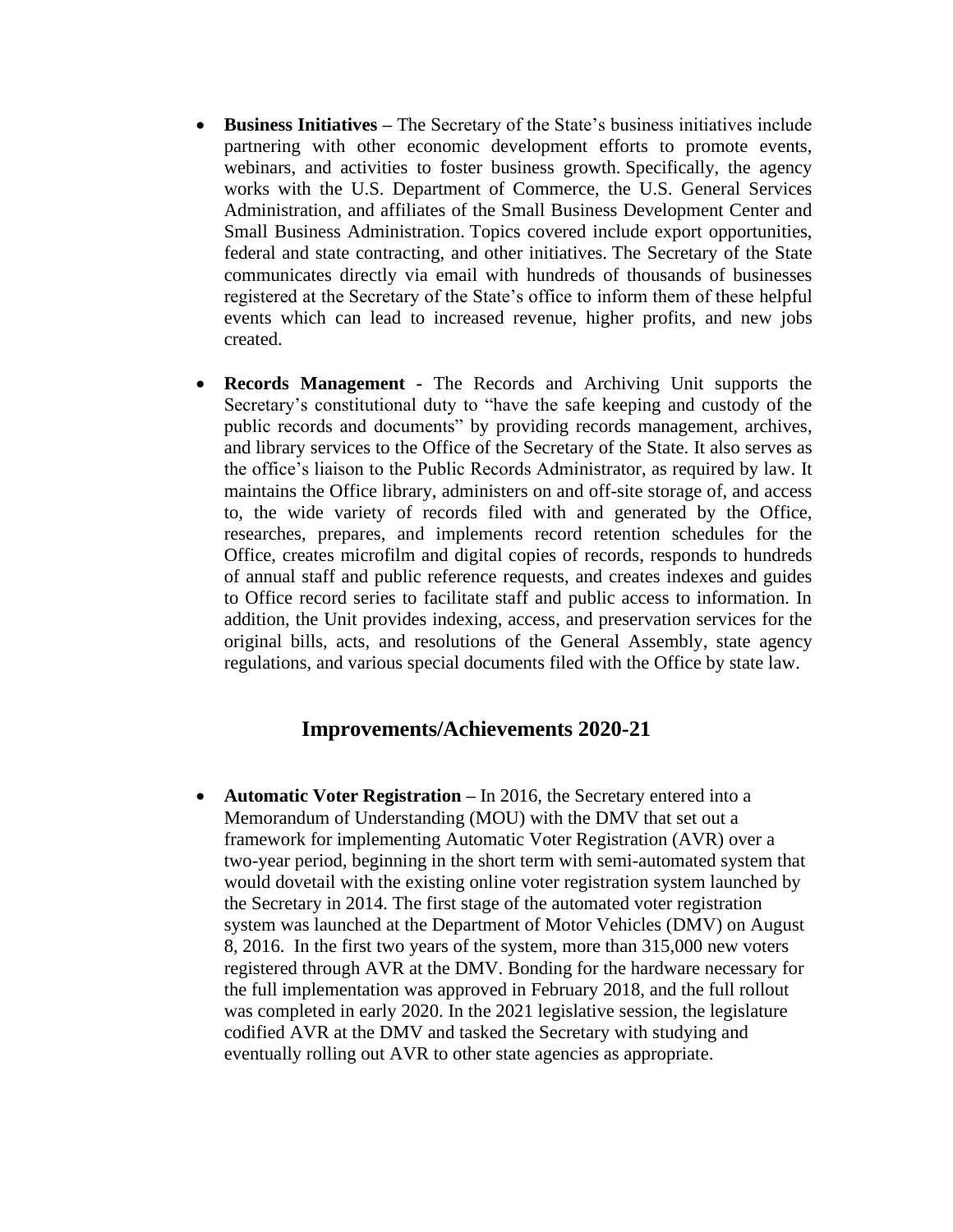- **Expanded Voter Registration** The focus in recent years in expanding access to voter registration through Election Day Registration, Online Voter Registration, and Automatic Voter Registration through the DMV paid dividends in the 2020 election cycle in the form of record setting voter registration. More than 700,000 new voters were registered between the day after Election Day 2016 and Election Day 2019. More than 2.3 million Connecticut citizens were registered to vote, and more than 1.8 million votes were cast, both Connecticut records. Voter turnout in 2020 was close to 80%.
- **Planning for Election Day 2020 in the face of the COVID-19 Crisis** The Secretary and her staff began meeting with the local election officials in each town in February of 2020 to plan how to hold the 2020 presidential primary, statewide primary, and general election. Working with the registrars, the town clerks, the legislature, and the governor, the Secretary was able to plan, design, and implement a system where every Connecticut voter was able to safely participate in the 2020 election, including the postponement of the April 2020 presidential primary, first to June and then ultimately to coincide with the August 2020 statewide primary. In May 2020, the Secretary released the COVID-19 election plan that served as the blueprint for safely holding the presidential election during a global pandemic. All voters were eligible to vote by absentee ballot due to COVID-19, which was included in an executive order from the governor, passed in subsequent legislation by the General Assembly, and upheld by the Connecticut Supreme Court. More than 650,000 votes were cast by absentee ballot in 2020, far more than in any previous Connecticut election.
- **Passage of Early Voting Resolution** During the 2021 legislative session a resolution to amend the Connecticut Constitution to allow voting on days prior to the first Tuesday in November which passed in 2019 again passed the House and Senate. There will now be a referendum on the 2022 ballot asking voters if they approve of Early Voting.
- **Passage of Universal Access to Absentee Ballots Resolution** During the 2021 legislative session a resolution to amend the Connecticut Constitution to allow for universal access to absentee ballots for all voters without requiring an excuse passed the House of Representatives and the Senate, but without a supermajority. If the legislature passes this resolution again in 2023 or 2024, there would be a referendum on the 2024 ballot asking voters if they approve of universal access to absentee ballots.
- **Restoration of Voting Rights to People on Parole and Elimination of Prison Gerrymandering** – Two priorities of the Secretary at the intersection of criminal justice and voting rights passed the General